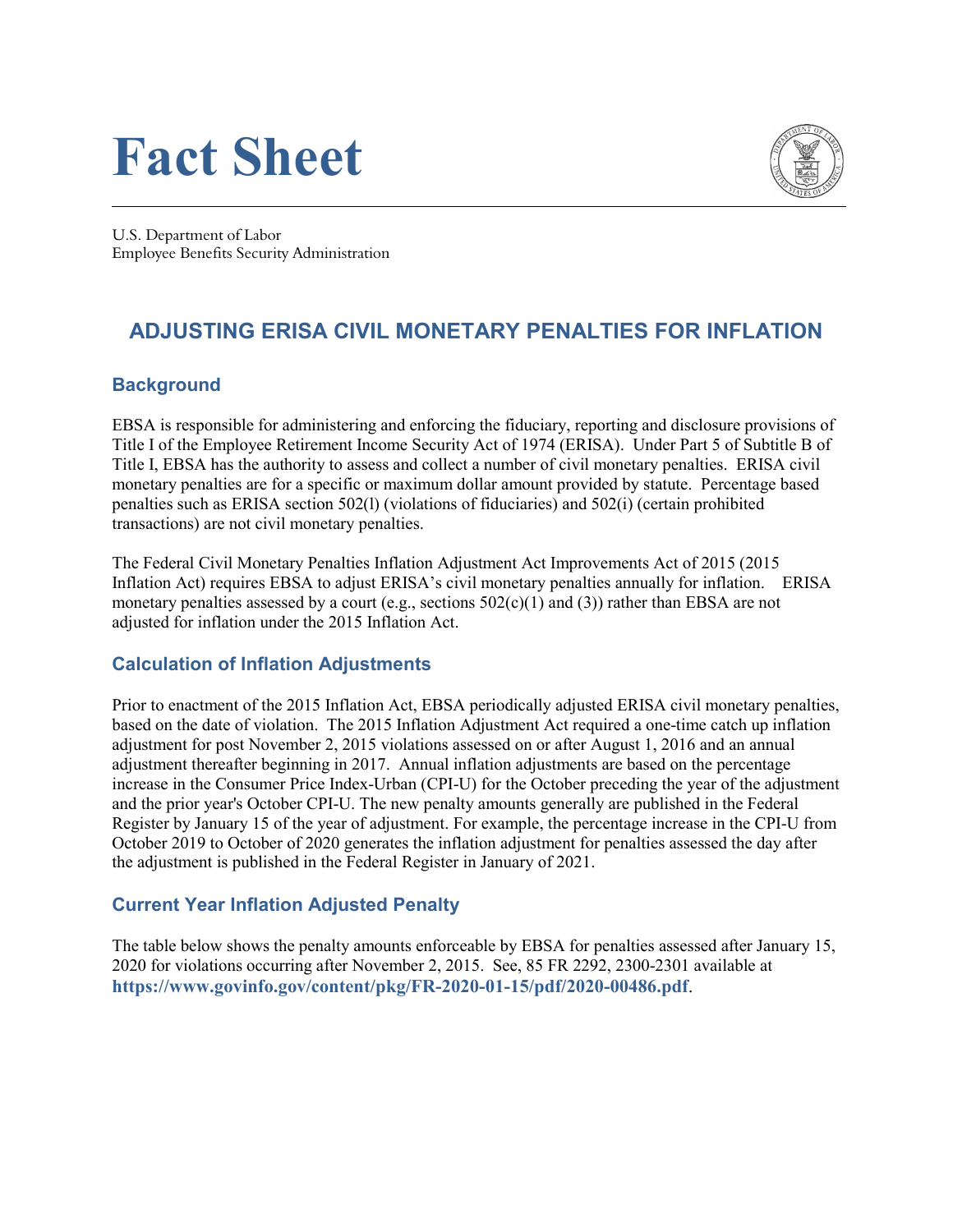| <b>ERISA Penalty</b><br><b>Statute</b> | <b>Description of ERISA Violations Subject to Penalty</b>                                                                                                                                                                                                                                                                                                                                                                                                                                 | <b>Penalty</b><br><b>Amount</b>                                |
|----------------------------------------|-------------------------------------------------------------------------------------------------------------------------------------------------------------------------------------------------------------------------------------------------------------------------------------------------------------------------------------------------------------------------------------------------------------------------------------------------------------------------------------------|----------------------------------------------------------------|
| ERISA $\S$ 209(b)                      | Failure to furnish reports (e.g., pension benefit statements)<br>to certain former participants and beneficiaries or maintain<br>records.                                                                                                                                                                                                                                                                                                                                                 | Up to \$31<br>per employee                                     |
| ERISA § $502(c)(2)$                    | • Failure or refusal to file annual report (Form 5500)<br>• Failure of a multiemployer plan to certify endangered or<br>critical status under ERISA § 305(b)(3)(C) treated as<br>failure to file annual report.                                                                                                                                                                                                                                                                           | Up to \$2,233<br>per day                                       |
| ERISA § $502(c)(4)$                    | • Failure to notify participants under ERISA $\S 101(j)$ of<br>certain benefit restrictions and/or limitations arising<br>under Internal Revenue Code § 436;<br>• Failure to furnish certain multiemployer plan financial<br>and actuarial reports upon request under ERISA § 101(k);<br>• Failure to furnish estimate of withdrawal liability upon<br>request under ERISA § 101(1); and<br>• Failure to furnish automatic contribution arrangement<br>notice under ERISA $\S$ 514(e)(3). | Up to \$1,767<br>per day                                       |
| ERISA § $502(c)(5)$                    | Failure of a multiple employer welfare arrangement to file<br>report required by regulations issued under ERISA $\S$ 101(g).                                                                                                                                                                                                                                                                                                                                                              | Up to \$1,625<br>per day                                       |
| ERISA § $502(c)(6)$                    | Failure to furnish information requested by Secretary of<br>Labor under ERISA § $104(a)(6)$ .                                                                                                                                                                                                                                                                                                                                                                                             | Up to \$159<br>per day not to<br>exceed \$1,594<br>per request |
| ERISA § $502(c)(7)$                    | Failure to furnish a blackout notice under section 101(i) of<br>ERISA or notice of the right to divest employer securities<br>under section 101(m) of ERISA.                                                                                                                                                                                                                                                                                                                              | Up to $$141$<br>per day                                        |
| ERISA § $502(c)(8)$                    | Failure by a plan sponsor of a multiemployer plan in<br>endangered status to adopt a funding improvement plan or a<br>multiemployer plan in critical status to adopt a rehabilitation<br>plan. Penalty also applies to a plan sponsor of an<br>endangered status plan (other than a seriously endangered<br>plan) that fails to meet its benchmark by the end of the<br>funding improvement period.                                                                                       | Up to \$1,402<br>per day                                       |
| ERISA §<br>502(c)(9)(A)                | Failure by an employer to inform employees of CHIP<br>coverage opportunities under ERISA § 701(f)(3)(B)(i)(I) –<br>each employee a separate violation.                                                                                                                                                                                                                                                                                                                                    | Up to $$119$<br>per day                                        |
| ERISA §<br>502(c)(9)(B)                | Failure by a plan administrator to timely provide to any<br>State the information required to be disclosed under ERISA<br>§ 701(f)(3)(B)(ii), regarding coverage coordination – each<br>participant/beneficiary a separate violation.                                                                                                                                                                                                                                                     | Up to $$119$<br>per day                                        |